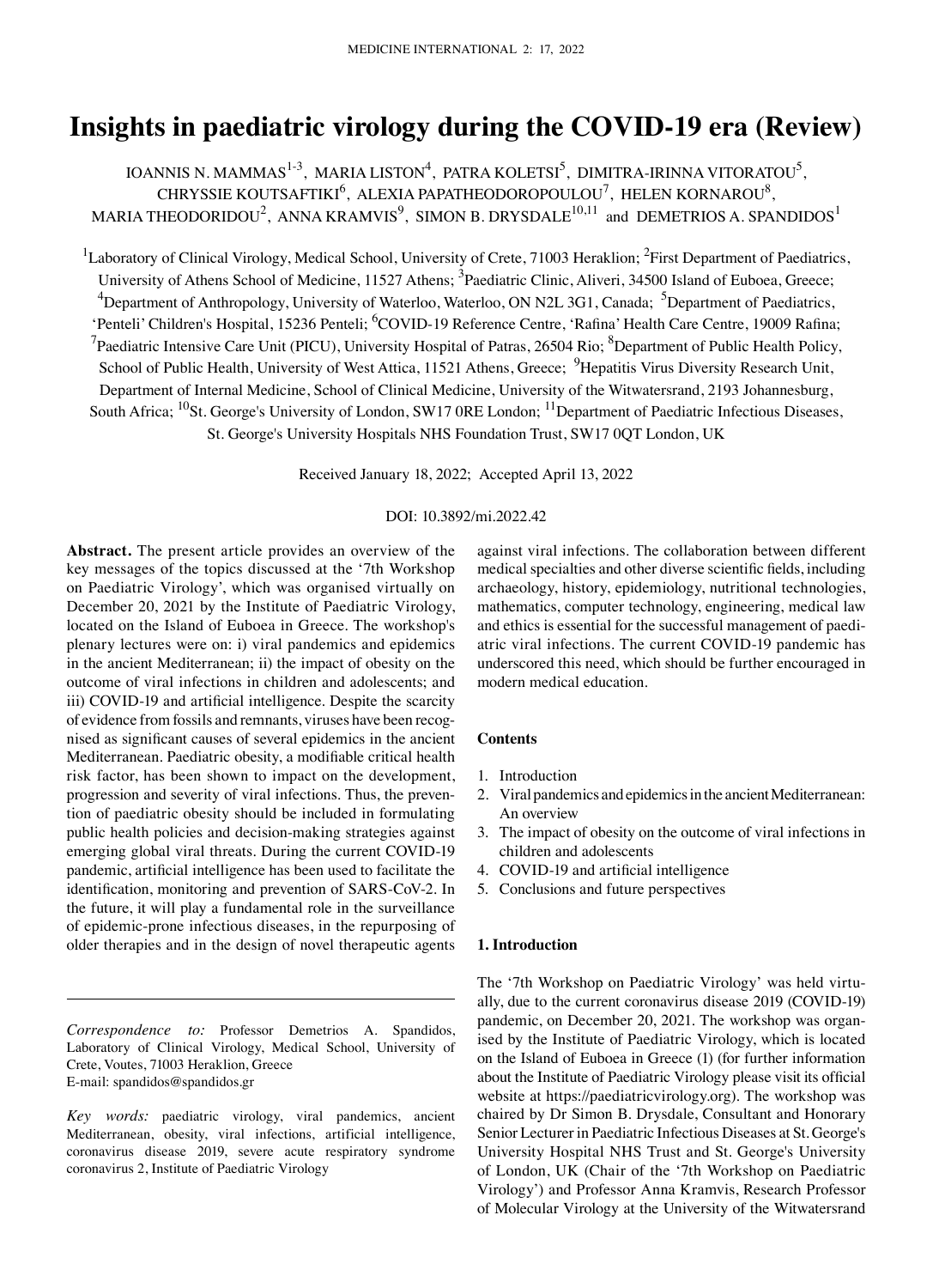in Johannesburg, South Africa (Honorary Chair of the '7th Workshop on Paediatric Virology'). Dr John Papadatos, former Clinical Director and Consultant Paediatric Intensivist at the 'Aglaia Kyriakou' Children's Hospital in Athens, Greece, was awarded with the '2021 George N. Papanicolaou Humanitarian Award' for his contribution in founding paediatric intensive care in Greece (2). Mrs. Vassiliki Rabaouni, High School Teacher of Hellenic Literature at the 'Zosimaia' School of Ioannina, Greece and Coordinator during the academic year 2020-2021 of the High School educational programme entitled 'From 'nouson kakin' of Homer to COVID‑19' ('Από την 'νοῦσον κακήν' του Ομήρου στον COVID-19'), was also awarded with the '2021 Paediatric Virology Award' for her contribution to teaching high school students about severe acute respiratory syndrome coronavirus 2 (SARS-CoV-2) infection (for further information on 'Zosimaia' School of Ioannina please visit: https://gym-zosim.ioa.sch.gr/).

The aim of the present review article is to provide an overview of the key messages of the plenary lectures presented at the '7th Workshop on Paediatric Virology'. The topics, which were covered during the workshop, were the following: i) Viral pandemics and epidemics in the ancient Mediterranean; ii) the impact of obesity on the outcome of viral infections in children and adolescents; and iii) COVID-19 and artificial intelligence (Table I).

## **2. Viral pandemics and epidemics in the ancient Mediterranean: An overview**

As the world begins to emerge from the devastation of COVID-19, it is useful to remember that this is not the first pandemic that human beings have survived. The ancient world suffered through numerous pandemic and epidemic events, some of which are lost to history. However, there is historical evidence of several epidemics and pandemics, particularly in the ancient Mediterranean. The evidence for these diseases comes from a number of sources. First, of course, are the surviving ancient writings, from physicians such as Hippocrates, Galen and Dioscourides (3). The most extensive descriptions of infectious diseases, including viral epidemics, are derived from the 'Hippocratic Corpus' written by Hippocrates, who reported the 'cough of Perinthos' epidemic, an influenza‑like outbreak in the 5<sup>th</sup> century B.C., and discussed in detail several cases complicated with pneumonia or fatal outcome (4,5). Poets, ancient historians, philosophers and general scientists, such as Homer, Aristotle, Thucydides, Theophrastus, Lucretius and Pliny all contributed to the current knowledge of the symptoms and social impacts of epidemics; however, the identification of specific diseases is impeded by their perspectives on the cause of diseases, which frequently obscure the clear description of the symptoms (6).

With a few historical exceptions, for the identification of ancient epidemics, one must turn to the physical remains of the victims. Mass burials or hastily constructed graves provide information of catastrophic mortality events, and in the absence of evidence for trauma, epidemics are usually suspected. Moreover, unless the patient survives for several weeks, few diseases leave evidence on bones, and the majority of these diseases are bacterial, rather than viral. The mycobacterial diseases, leprosy and tuberculosis, have a particular affinity for bone in patients with chronic disease, and produce distinctive changes to the skeleton; these are almost never diagnosed with a degree of certainty, but rather represent the most probable cause of the preserved lesions (7‑9). Bacteria are the source of the more well-known historical epidemics, including the Plague, which first appeared in the reign of the Roman emperor Justinian and was caused by *Yersinia pestis* (10,11).

Viral epidemics are more elusive, as few viruses directly affect bones in a manner that can lead to gross lesions (8). When lesions are present, it is difficult to identify the cause. Otitis and meningoencephalitis can produce endocranial lytic lesions in the cranial vault and petrous temporals; both diseases are described in the Hippocratic writings; however, the specific infectious agent remains unknown (5). Lesions and bone formation on the pleural surfaces of ribs are considered to be caused by infections, usually bacterial or viral, although fungi, renal disease, cancer and trauma may all be responsible, thus rendering the identification of the causal agent more complex (12).

Developments in the recovery and identification of ancient pathogen DNA have facilitated the identification of viral diseases. Smallpox (*Variola)* periodically entered the Mediterranean countries as early as the Bronze Age (13). The mummy of Pharaoh Ramses V (died in 1157 BC) exhibits the characteristic skin lesions of smallpox, and variola virus DNA has been recovered from his remains (5). Smallpox is also one of the strong candidates for the cause, or one of the causes, of the well-known 5<sup>th</sup> century BC 'Plague of Athens' described by Thucydides (14). To date, only typhoid fever has been identified in a small number of samples obtained from a mass grave considered to be associated with the event  $(15,16)$ ; but typhoid would have been endemic and is unlikely to have caused the catastrophic infections in all age groups described by Thucydides (14). Although smallpox reappeared over millennia in the Eastern Mediterranean, populations were almost certainly small enough that it would die out completely after a few years. As a result, subsequent introductions of the disease would find a population in which no one had any immunity, with devastating effects each time (17).

Ancient writers describe the effects of other viral diseases that can be tentatively identified as poliomyelitis, chicken pox, shingles, hepatitis, mumps, herpes and others (3,6). The majority of diseases have no skeletal symptoms, although limb paralysis from poliomyelitis has been tentatively identified through atrophied and shortened leg bones, while histology and advanced imaging techniques have been shown to aid in the diagnosis of less grossly obvious specimens (18). However, as the recovery and amplification techniques for viral DNA improve and the analyses become both more affordable and common, it can be anticipated that diseases that lack skeletal symptoms may finally be identified; thus, more in-depth knowledge of the history of viral diseases in the Mediterranean may be acquired.

# **3. The impact of obesity on the outcome of viral infections in children and adolescents**

The association between obesity and viral infections has been studied for a number of years and in particular during the 2009 H1N1 influenza pandemic, when obese patients were considered at an increased risk of influenza‑related complications, a longer intensive care unit (ICU) stay and a higher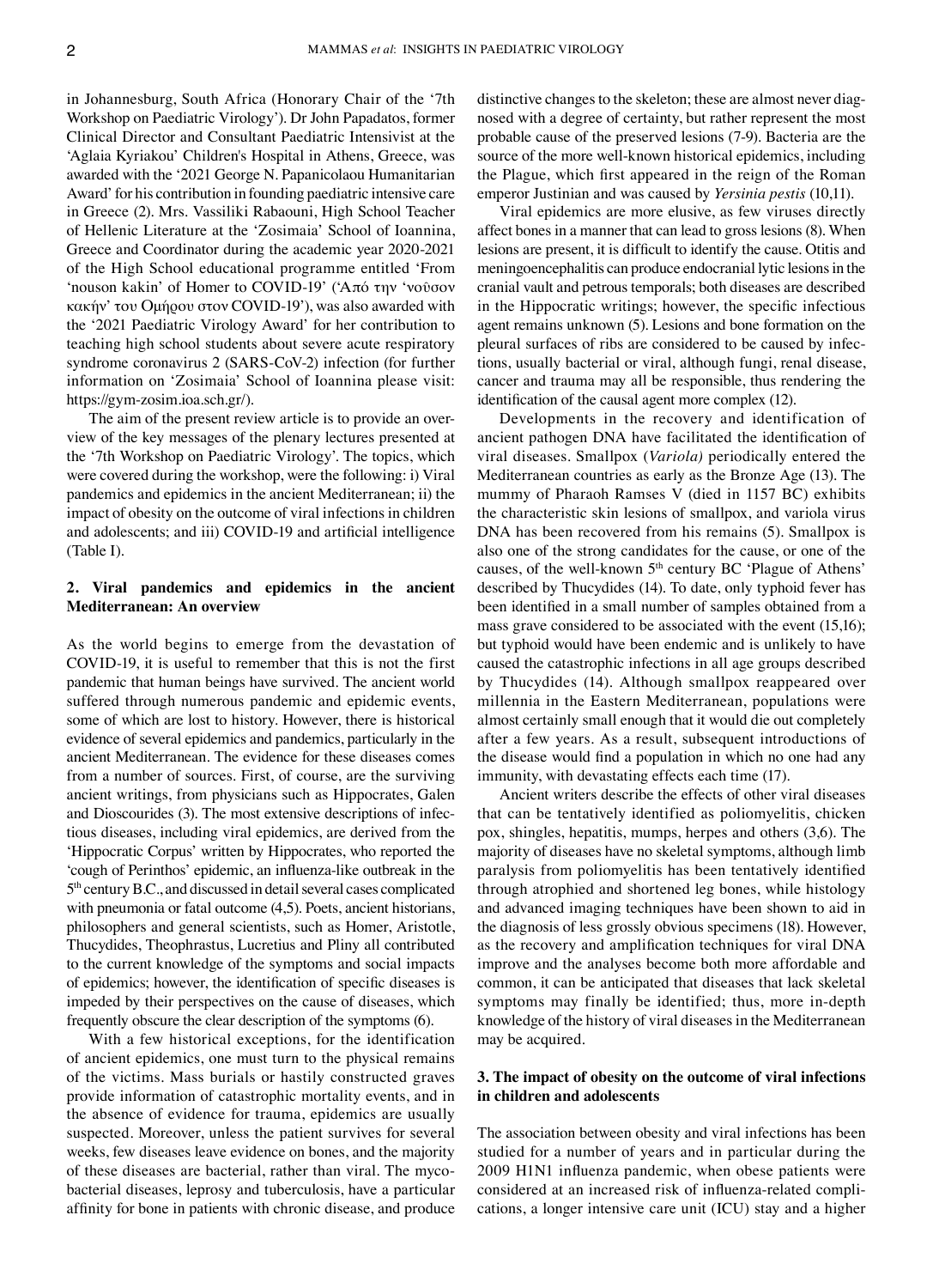| The most extensive descriptions of infectious diseases in ancient Greece, including viral epidemics, are derived from the 'Hippocratic<br>Smallpox is a strong candidate for the cause, or one of the causes, of the well-known 5th century BC 'Plague of Athens' described<br>the recovery and identification of ancient pathogens' genomes are expected to facilitate the identification of<br>Corpus' written by Hippocrates, who reported the 'cough of Perinthos' epidemic in the 5th century BC<br>several viral diseases.<br>Developments in<br>by Thucydides.                                                                                                                                                                                                                                                                                                                                           |
|-----------------------------------------------------------------------------------------------------------------------------------------------------------------------------------------------------------------------------------------------------------------------------------------------------------------------------------------------------------------------------------------------------------------------------------------------------------------------------------------------------------------------------------------------------------------------------------------------------------------------------------------------------------------------------------------------------------------------------------------------------------------------------------------------------------------------------------------------------------------------------------------------------------------|
| The world is currently in the middle of two pandemics that have unfortunately collided: Paediatric obesity has undergone an<br>The present review of real-world data demonstrated that obese children and adolescents have more severe outcomes in viral<br>unprecedented increase over the past decades with exponential rates during the COVID-19 pandemic.                                                                                                                                                                                                                                                                                                                                                                                                                                                                                                                                                   |
| AI can be very useful in drug delivery design and development, identifying useful molecules at a much faster rate than usual and<br>However, such use of information and big data raise ethical, legal and constitutional issues that have to be carefully evaluated in<br>easily track the spread of SARS-CoV-2, identify high-risk patients, control the infection in real-time, predict<br>notification and suggestions about infection control, improve the planning, treatment and reported outcomes of COVID-19 and<br>mortality risk by adequately analysing previous data of patients, fight against the virus by population screening, medical help,<br>AI technology models can be of tremendous help during the ongoing COVID-19 pandemic.<br>reduce the workload of healthcare workers.<br>order protect humanity and human rights.<br>clinical trials.<br>The use of AI can<br>is also helpful for |
| COVID-19, coronavirus disease 2019; AI, artificial intelligence; SARS-CoV-2. severe acute respiratory syndrome coronavirus 2.                                                                                                                                                                                                                                                                                                                                                                                                                                                                                                                                                                                                                                                                                                                                                                                   |
| infections.                                                                                                                                                                                                                                                                                                                                                                                                                                                                                                                                                                                                                                                                                                                                                                                                                                                                                                     |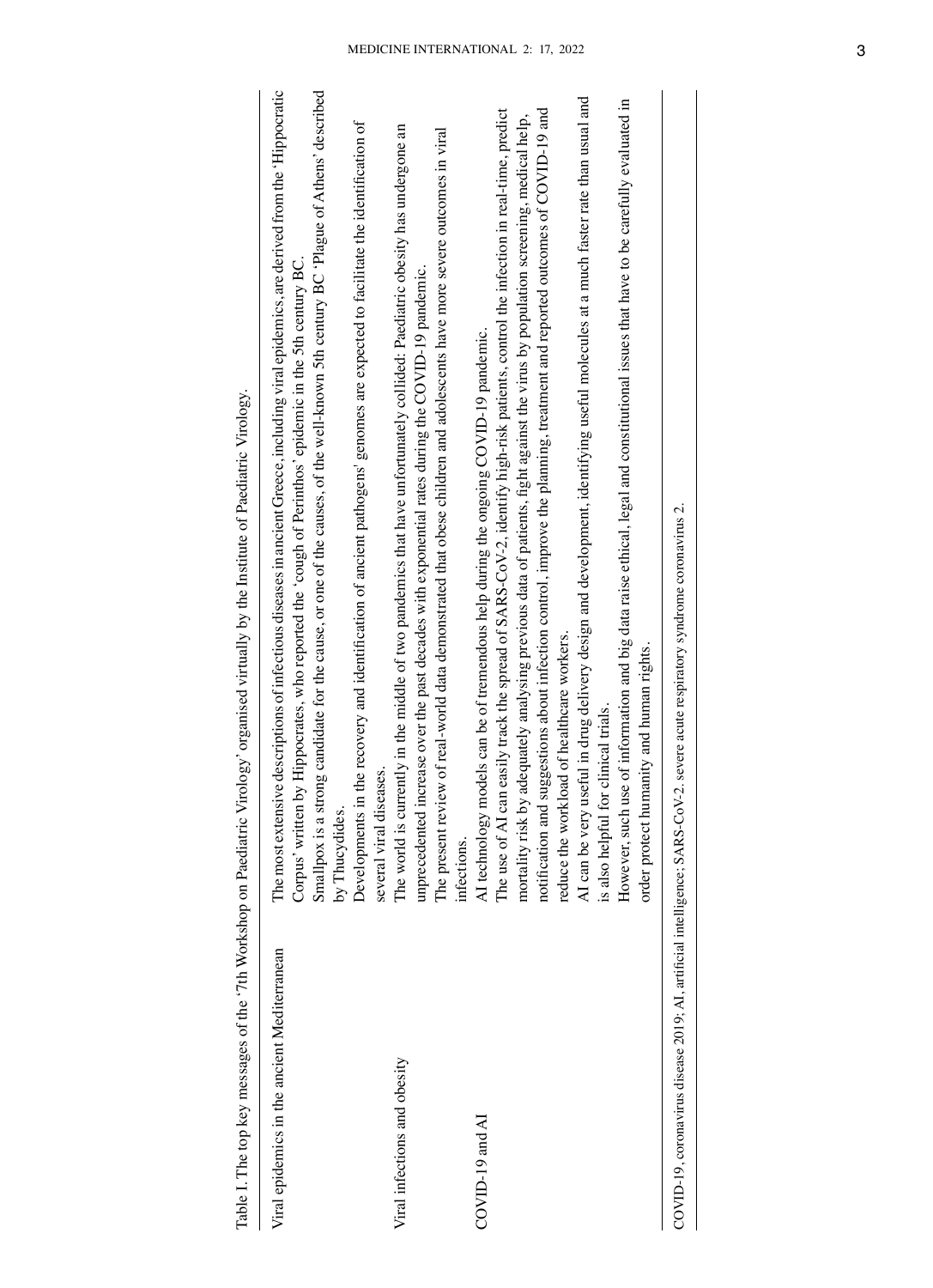mortality (19,20). Moreover, there is increasing evidence that the immune response of obese patients is also impaired in other viral infections, such as dengue and respiratory viruses, including the current SARS‑CoV‑2 pandemic strain. As data are limited and conflicting regarding the paediatric population, the present study aimed to systematically review the impact of obesity on the outcome of viral infections of interest in order to provide insight into the prognosis and early treatment of this subset of patients.

In the context of the '7th Workshop on Paediatric Virology', Dr Patra Koletsi and Dr Dimitra-Irinna Vitoratou systematically reviewed published studies reporting on obesity or body mass index (BMI) and their association with the outcome of viral infections (21-40). PubMed was searched for articles published up to August 30, 2021, using the following terms: (obesity OR BMI OR metabolic syndrome) AND (viral infection OR virus\* OR influenza OR COVID‑19 OR SARS-CoV-2) AND (child OR adolescent). The PROSPERO registry was searched for relevant review articles. The citations of selected articles and relevant review articles were manually searched. Subsequently, the two reviewers (PK and DIV) independently screened the abstracts of the retrieved articles. From each article included in the review, the following data were recorded: The study design, study population number, age, country and month/year of enrolment. In studies that included adult populations, the data referring to children and adolescents were extracted. Conversely, studies reporting on respiratory syncytial virus (RSV) including toddlers and infants <2 years old were excluded, as obesity is not a well‑defined pathological condition in this subset of patients.

Among the 2,278 citations initially retrieved from PubMed, 19 studies were identified as eligible for inclusion in the review. The flow chart for the process of selection of included studies in the review is illustrated in Fig. 1. The majority of studies used the standard World Health Organization (WHO) or Centers for Disease Control and Prevention (CDC) criteria to define obesity (see https://www.who.int/news-room/fact-sheets/ detail/obesity-and-overweight and https://www.cdc.gov/ obesity/childhood/defining.html, respectively). According to the WHO, for children <5 years of age, obesity is considered when the weight-for-length/height score is >3 standard deviations above the WHO Child Growth Standards median (charts available at: https://cdn.who.int/media/docs/default-source/ child-growth/child-growth- standards/indicators/weight- forlength-height/cht‑wflh‑boys‑z‑0‑5.pdf?sfvrsn=6bcd4d28\_11; and https://cdn.who.int/media/docs/default-source/child-growth/ child-growth-standards/indicators/weight- for-length- height/ cht‑wflh‑girls‑z‑0‑5.pdf?sfvrsn=7abd186d\_9; for boys and girls, respectively). For children aged between 5‑19 years, obesity is considered when the z-score is >2 standard deviations above the WHO Growth Reference median (charts available at: https://cdn.who.int/media/docs/default-source/child-growth/ growth- reference-5- 19- years/bmi-for-age- (5-19-years)/bmifaboys‑z‑5‑19‑labels.pdf?sfvrsn=5775aced\_4; and https://cdn. who.int/media/docs/default-source/child-growth/growth-reference-5-19- years/bmi-for-age- (5-19-years)/bmifa-girls-z-5-19-labels. pdf?sfvrsn=94b20617\_4; for boys and girls, respectively). According to the CDC, for a child >2 years of age, obesity is defined as a BMI  $\geq$ 95th percentile of the CDC sex-specific BMI-for-age growth charts (charts available at: https://www. cdc.gov/growthcharts/data/set1clinical/cj41c023.pdf; and https://www.cdc.gov/growthcharts/data/set1clinical/cj41c024.pdf; for boys and girls, respectively). BMI is calculated by dividing the weight of an individual in kg by the square of height in meters.

The data extracted from each of the included studies are presented in Table II. As regards COVID-19, three out of four studies with a total population aged <22 years of >44,000, identified obesity as a significant risk factor for severe disease and subsequent hospitalization (21-24). That said, a surveillance study from Mexico (23) found a significant association with progression to pneumonia only when combined with patients diagnosed with type 2 diabetes. All three observational studies on multisystem inflammatory syndrome in children (MIS‑C) found a high prevalence of obesity among paediatric patients of >25%. However, the lack of cross‑sectional design does not allow for firm conclusions to be drawn. Likewise, among the eight influenza and influenza-like illness (ILI) studies included in the review, four studies (28,31,33,35) revealed an unfavourable outcome for disease severity, the risk of hospitalization and mortality, while the other four (29,30,32,34) did not demonstrate a significant impact of obesity among children and adolescents. Furthermore, obesity was associated with a greater number of days of wheezing, fever and drip infusion in RSV infection in toddlers and preschool children (36), and higher odds of developing severe dengue infection (39). Finally, two studies were identified referring to chronic hepatitis C, where obesity was significantly associated with progression to liver fibrosis and impaired sustained virologic response to treatment (37,38).

The literature review demonstrated the unfavourable implication of obesity on the outcome of respiratory, as well as vector-and blood-borne infectious diseases in children and adolescents. Translational studies have indicated that obesity is characterized by chronic low‑grade inflammation with a disrupted balance between pro- (e.g., IL-6, TNF- $\alpha$ , IL-1 $\beta$  and leptin) and anti-inflammatory (e.g., IL-10 and adiponectin) cytokines, leaning towards an overall pro-inflammatory state (40-42). Cardiovascular changes in obesity, such as left heart hypertrophy and high blood pressure, that lead to endothelial injury, have been recognized even in very young children. Specifically, for COVID-19, human post-mortem studies have demonstrated the inclusion of coronavirus particles in endothelial cells, possibly via the angiotensin-converting enzyme 2 receptors, as well as the accumulation of inflammatory cells, pulmonary venous congestion and intestinal endothelial inflammation (42,43). Leptin, the levels of which are usually elevated in obese patients, damages the endothelium, leading to less nitric oxide production and modulates the innate and adaptive immune response leading to inflammation aggravation. Furthermore, obese children and adolescents appear to have higher influenza viral loads in exhaled droplets compared with their leaner counterparts and shed the virus for longer periods of time (42).

Similarly, adiponectin, the levels of which are reduced in obese patients, has been demonstrated to exert a protective effect against Fas‑mediated hepatocyte death (37,38). This subsequently affects regulatory processes, which are critical in inflammatory and immune responses that drive the outcome in hepatis C virus infection (38). Finally, in obese patients with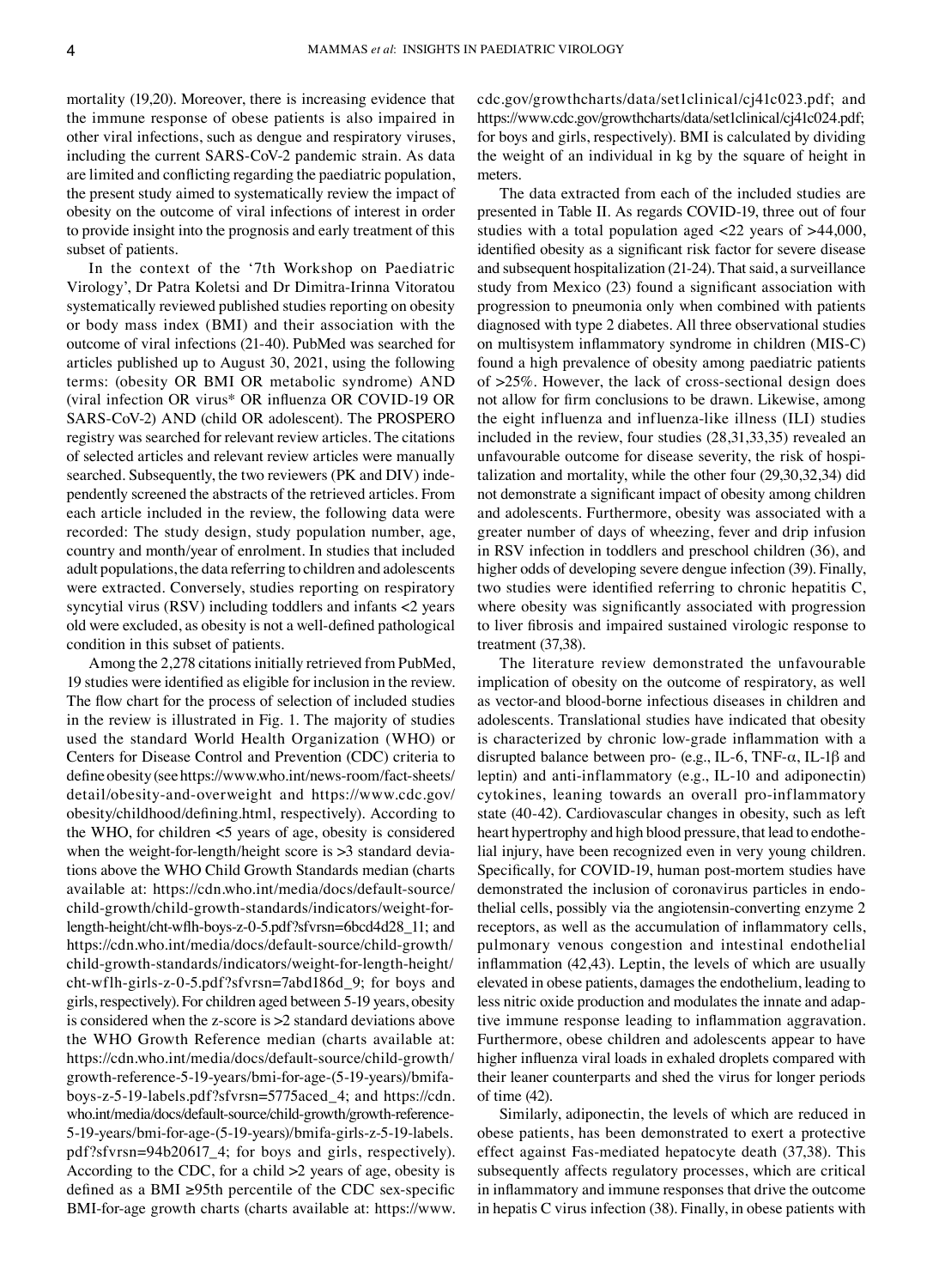

Figure 1. Flow chart of the process of the selection of articles on the impact of obesity on the outcome of viral infections for inclusion in the present review article.

dengue infection, the increased production of IL‑6, IL‑8 and TNF- $\alpha$  by adipose tissue increases capillary permeability, which further contributes to the process of severe plasma leakage (39). Given the substantial increase in obesity rates in children during the current pandemic induced by the prolonged quarantine durations and the reduced physical activity, public health policies need to be urgently redirected to the prevention of excess weight gain in children. Improving the metabolic health and immunity of children may be an effective preventive measure for counteracting the consequences of viral infectious diseases.

#### **4. COVID‑19 and artificial intelligence**

SARS-CoV-2 has caused an unprecedented pandemic viral threat globally, which is still in progress (44-47). To date, it has affected human life in several aspects, not only through the loss of millions of individuals worldwide, but also through the implementation of unprecedented and particularly strict measures that modern societies could never have conceived. For the first time, in a time of peace, the Olympic Games were postponed. However, such decisions have a marked impact on economic, educational, psycho-emotional and social levels, causing an additional worldwide crisis, the results of which may have not yet been fully observed.

The early identification of infected individuals, whether they are in the pre-symptomatic, asymptomatic or symptomatic stage, their isolation by monitoring their health and the simultaneous search and isolation of their close contacts has proven to be the cornerstone of dealing with the pandemic, as there are only a limited number of effective treatments available thus far (48-52). In addition, due to shortages in medical and nursing staff and infrastructure, it is absolutely necessary to select the most suitable patients who require clinical and/or laboratory examination, hospitalization or admission to the ICU. In this area, the contribution of technology through the use of artificial intelligence (AI) models, may be of great assistance (48,51,53). In addition, the use of technology has played a crucial role in the search for appropriate therapeutic substances, as well as in the development of vaccines, at a rate at which has not been previously observed (54,55).

At the beginning of the SARS-CoV-2 pandemic in China, AI programs were used to identify and track infected individuals or those with a travel history to a high-risk area (via face recognition with thermal cameras), robots were tasked to transport food and medicine to enclosed areas, while drones were used to patrol persons under quarantine, transmit messages that urged individuals to stay home and also disinfect certain public areas (56). In addition, cell phone data, debit and credit card transactions (tracking down infected individuals or quarantine cases), popular internet searches and social media posts can all provide information on the epidemiology of numerous communicable diseases. Korea successfully dealt with the transmission of the virus without the imposition of bans by using such data (50). Another good example is *BlueDot*  software (Canadian surveillance platform https://bluedot. global/healthcare/) that uses an AI algorithm with data from the issuance of airline tickets worldwide, which issued a warning for the onset of COVID-19 on December 31, 2019, the same time as the clinical detection of the first cases (57). On the other hand, specific attention should be paid to the processing of the information 'storm' that can be collected, in order to avoid any adverse results, such as misinformation or propaganda or issues with privacy (53).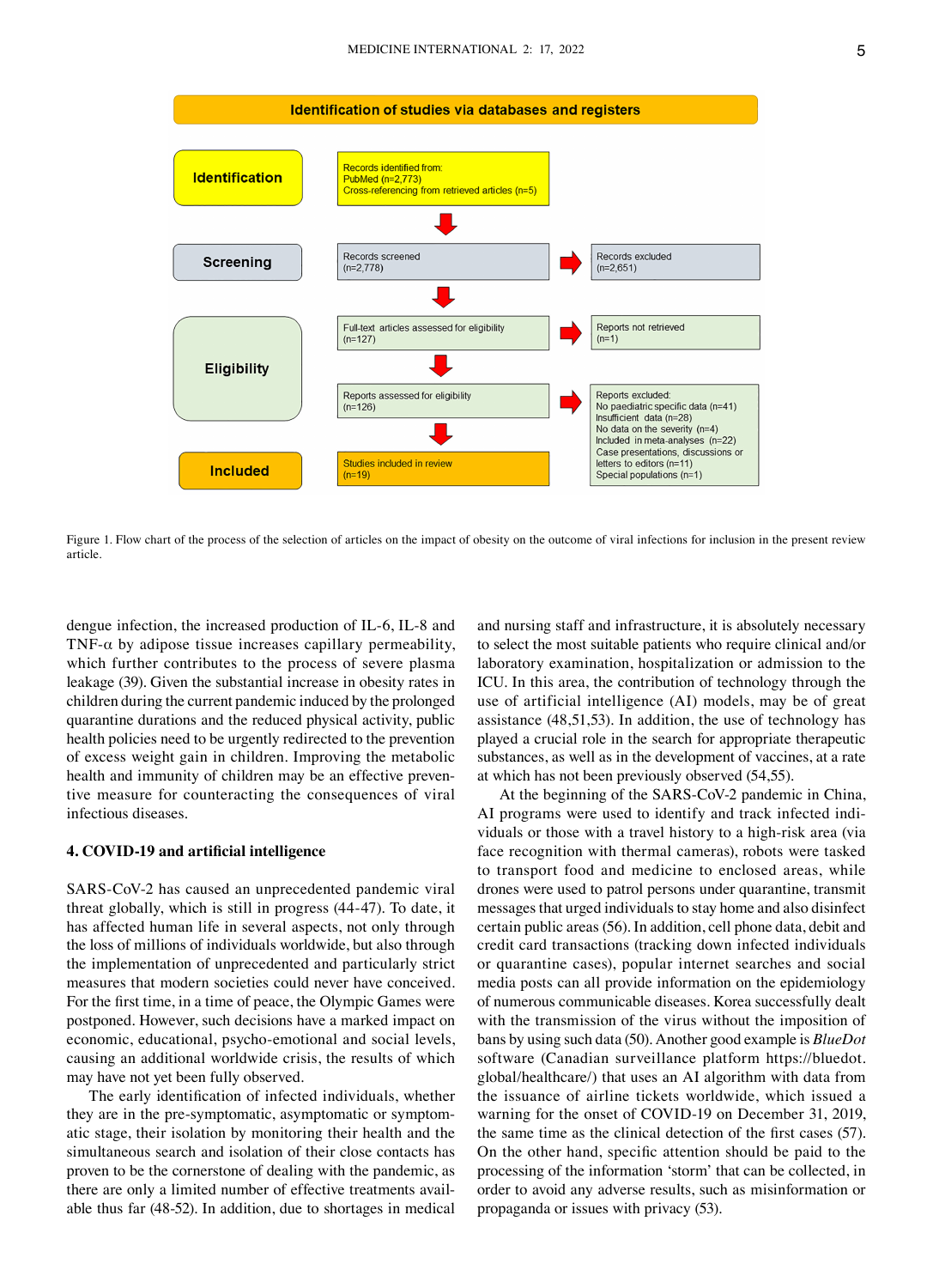| Authors/(Refs.), year                   | Study design                                                                | Setting: N; age range; study population;<br>country; month/year of enrolment                                                                          | populations <sup>a</sup><br>$%$ Obesity<br>in studied | Outcome                                                                                                                                                                                                                                                                                                                           |
|-----------------------------------------|-----------------------------------------------------------------------------|-------------------------------------------------------------------------------------------------------------------------------------------------------|-------------------------------------------------------|-----------------------------------------------------------------------------------------------------------------------------------------------------------------------------------------------------------------------------------------------------------------------------------------------------------------------------------|
| Kompaniyets (21), 2021<br>$COVID-19$    | Cross-sectional                                                             | (900 geographically dispersed USA hospitals;<br>43,465 patients ≤18 years, USA<br>03/2020-01/2021                                                     | 2.5%                                                  | 95% CI, 2.66-3.54), but not for severe COVID-19<br>Strong risk factor for hospitalization (aRR, 3.07;<br>infection                                                                                                                                                                                                                |
| Tsankov et al (22), 2021                | Meta-analysis and<br>systematic review<br>cross-sectional)<br>sub-analysis) | <21 years of age without and 9,353 children<br>6 of 42 studies referring to 275,661 patients<br>with comorbidities; international;<br>01/2020-10/2020 | $\sum_{i=1}^{n}$                                      | children without co-morbidities (RR, $2.87$ ; $95\%$ CI,<br>Obese children had a higher relative RR for severe<br>COVID-19 and associated mortality compared to<br>$1.16 - 7.07$ ; $I^2 = 36\%$                                                                                                                                   |
| Moreno-Noguez et al (23), 2021          | surveillance study<br>Retrospective                                         | 1,443 patients with COVID-19 <19 years<br>old; Mexico; 12/2019-03/2020                                                                                | 5.7%                                                  | obesity/type-2 diabetes yielded an OR of 2.9 (OR, 2.9;<br>COVID-19 pneumonia; however, the combination of<br>Obesity not shown to be a significant risk factor for<br>95% CI, 1.75-4.95)                                                                                                                                          |
| Webb and Osburn (24), 2021              | Retrospective case<br>series                                                | 163 patients with COVID-19 <22 years<br>old; California; 05/2020-09/2020                                                                              | 27%                                                   | Significant association for obesity: 19% of incidentally<br>obese vs. 60% of significantly symptomatic patients<br>infected and 22% of potentially symptomatic were<br>$(P=0.001)$                                                                                                                                                |
| MIS-C                                   |                                                                             |                                                                                                                                                       |                                                       |                                                                                                                                                                                                                                                                                                                                   |
| Abrams et al (25), 2021                 | surveillance study<br>Retrospective<br>CDC MIS-C<br>database)               | 1,080 patients <21 years old; USA;<br>03/2020-10/2020                                                                                                 | 26%                                                   | compared to 22% that were not admitted; obesity was<br>linked to decreased cardiac function (aOR, 1.4; 95%<br>29.2% of patients admitted to the ICU were obese<br>CI, 1.0-1.9) and further ICU admission                                                                                                                          |
| Bautista-Rodriguez et al (26), 2021     | web-based data<br>review of case<br>Retrospective<br>series                 | 183 patients $\leq$ 18 years old; age range,<br>2.3-11.7 years; international;<br>03/2020-06/2020                                                     | (most common<br>co-morbidity)<br>26.2%                | incomplete KD-like presentation or shock presentation<br>There was no difference in obesity rates between the<br>groups that presented with KD-like presentation,<br>$(P=0.57)$                                                                                                                                                   |
| Hoste et al (27), 2021<br>Influenza/ILI | Systematic review                                                           | 953 patients with MIS-C, age range,<br>0-21 years; 12/2019-08/2020                                                                                    | 25.3%                                                 | $4/18$ (22.2%) among fatal cases were obese                                                                                                                                                                                                                                                                                       |
| Moser et al (28), 2019                  | Observational<br>cohort                                                     | 1,530 patients <19 years old with influenza<br>or ILI; Mexico; 04/2010-03/2014                                                                        | 6.4%                                                  | metapneumovirus, parainfluenza, and rhinovirus, RSV)<br>develop severe ILI compared to their counterparts with<br>groups (influenza H1N1, H3N2 and B, coronavirus,<br>a normal z-score (OR, 2.2; P=0.002); no significant<br>Obese paediatric participants were more likely to<br>interactions between BMI and different pathogen |

Table II. Characteristics of studies included in the narrative review on the impact of obesity on the outcome of viral infections.

Table II. Characteristics of studies included in the narrative review on the impact of obesity on the outcome of viral infections.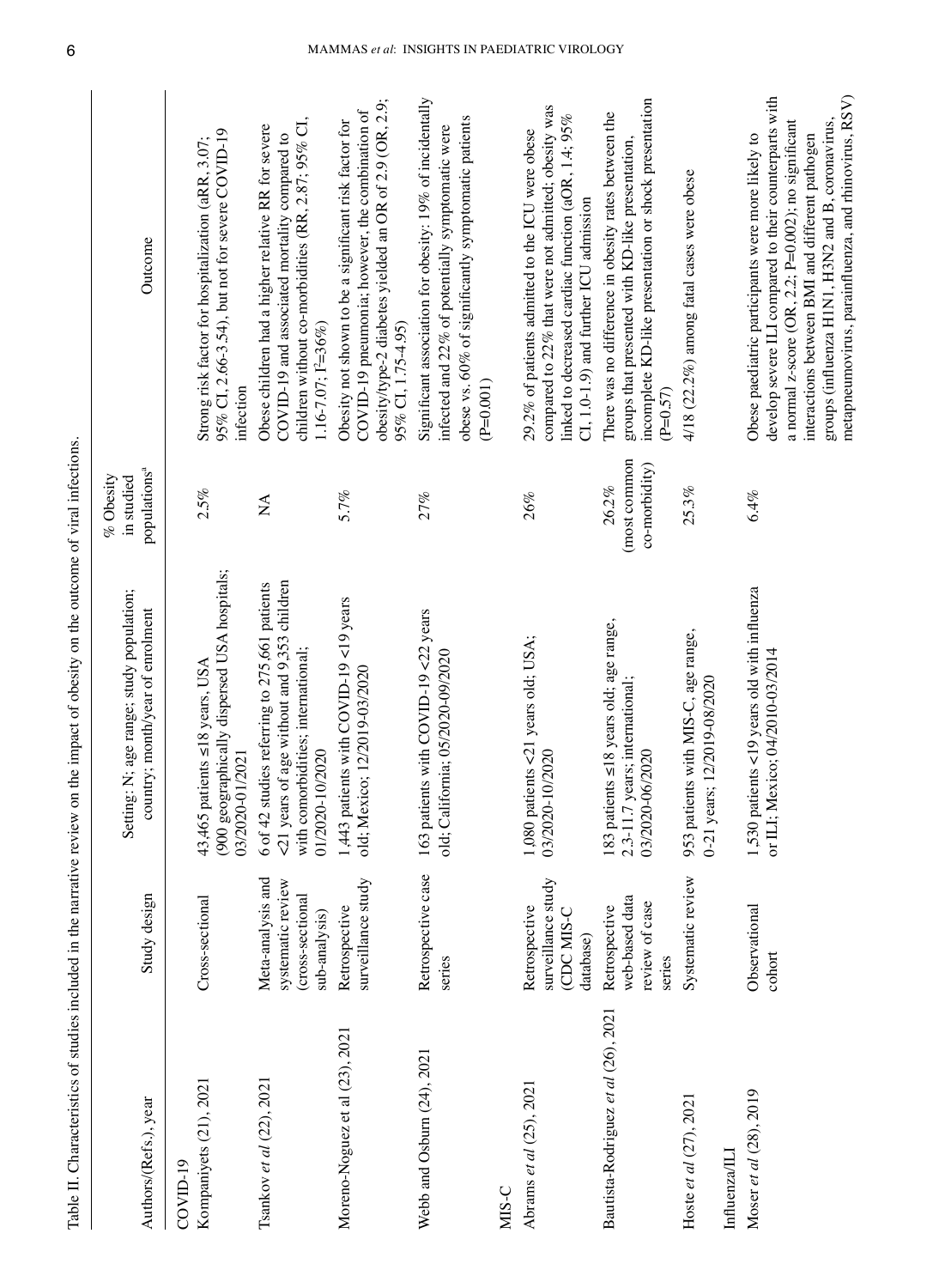| ŏ                          |  |
|----------------------------|--|
| Ξ<br>⋍<br>3<br>۴<br>ï<br>€ |  |
|                            |  |
| $_{\rm {tabk}}$            |  |
|                            |  |

| Authors/(Refs.), year    | Study design                | Setting: N; age range; study population;<br>country; month/year of enrolment                                             | populations <sup>a</sup><br>$%$ Obesity<br>in studied | Outcome                                                                                                                                                                                                                                                                                                                                                                                                                               |
|--------------------------|-----------------------------|--------------------------------------------------------------------------------------------------------------------------|-------------------------------------------------------|---------------------------------------------------------------------------------------------------------------------------------------------------------------------------------------------------------------------------------------------------------------------------------------------------------------------------------------------------------------------------------------------------------------------------------------|
| Neyer et al (29), 2018   | Retrospective               | 188 children with severe influenza complications;<br>years; 08/2010-06/2013<br>USA; age range, 2-20                      | 8%                                                    | for influenza complications (hospitalization or mortality)<br>high-risk condition (e.g., asthma, pneumonia, diabetes)<br>The association between severe obesity and known<br>was not significant (P=0.61)                                                                                                                                                                                                                             |
| Bagdure et al (30), 2010 | Retrospective               | 8 years of age admitted to<br>the ICU for severe 2009 H1N1influenza; USA;<br>80 of 301 children $<$ 1<br>05/2009-11/2009 | 19%                                                   | Obesity was not associated with ICU admission $(P=0.45)$                                                                                                                                                                                                                                                                                                                                                                              |
| Okubo et al (31), 2018   | Retrospective               | 27,781 children <18 years of age hospitalized with<br>bronchitis or pneumonia and influenza, Japan;<br>07/2010-03/2015   | 9.9%                                                  | obesity and the likelihood of ICU admission, mean total<br>overweight children; no association was found between<br>Obese patients were younger (P<0.001), more likely to<br>be male (P<0.001), more likely to be hospitalized in<br>winter, and more likely to be treated with antivirals<br>costs of hospitalization or length of hospital stay<br>(P<0.001) than underweight, normal weight or                                     |
| Morgan et al (32), 2010  | Case-cohort                 | 11,660 patients with 2009 H1N1 influenza vs.<br>71,228 controls; age range, 2-19 years; USA;<br>05/2009-07/2009          | 16.4%                                                 | medical conditions (OR, 2.2; $95\%$ Cl, 0.4-13.4; P=0.4);<br>(OR, 0.5; 95% Cl, <0.01-68; P=0.81) for children with<br>hospitalization among those with or without chronic<br>no association between BMI category and mortality<br>No association was found between being obese and<br>or without chronic medical conditions                                                                                                           |
| Yu et al (33), 2011      | Retrospective               | 3,577 patients with 2009 H1N1 influenza; age<br>range, 2-17 years; China; 09/2009-02/2010                                | 12%                                                   | P=0.004); the proportion of individuals with obesity was<br>(patients admitted to the ICU) than among case patients<br>among the general population (18% vs. $2\%$ ; OR, 10.45;<br>significantly higher among patients with severe illness<br>with non-severe illness (OR, 1.34; $95\%$ Cl, 1.10-1.63;<br>higher among patients with non-severe illness than<br>The proportion of individuals with obesity was<br>95% CI, 9.49-11.52) |
| Gill et al $(34)$ , 2015 | meta-analysis<br>Review and | influenza or ILI; age range, 0-19 years; 1980-2010<br>5 of 27 studies including 1,782 children with                      | 19%                                                   | Obesity was not a risk factor for hospital admission<br>$(OR, 0.99; 95\% CI, 0.61-1.62)$                                                                                                                                                                                                                                                                                                                                              |
| Garcia et al (35), 2015  | Retrospective               | range, 0-18 years; Texas, USA; 04/2009 -06/2010<br>696 children with 2009 H1N1 influenza; age                            | $1.9\%$ (probably<br>under-reported)                  | Obesity was associated with greater disease severity<br>(aOR, 3.28; $95\%$ Cl, 1.05-10.21; P=0.04)                                                                                                                                                                                                                                                                                                                                    |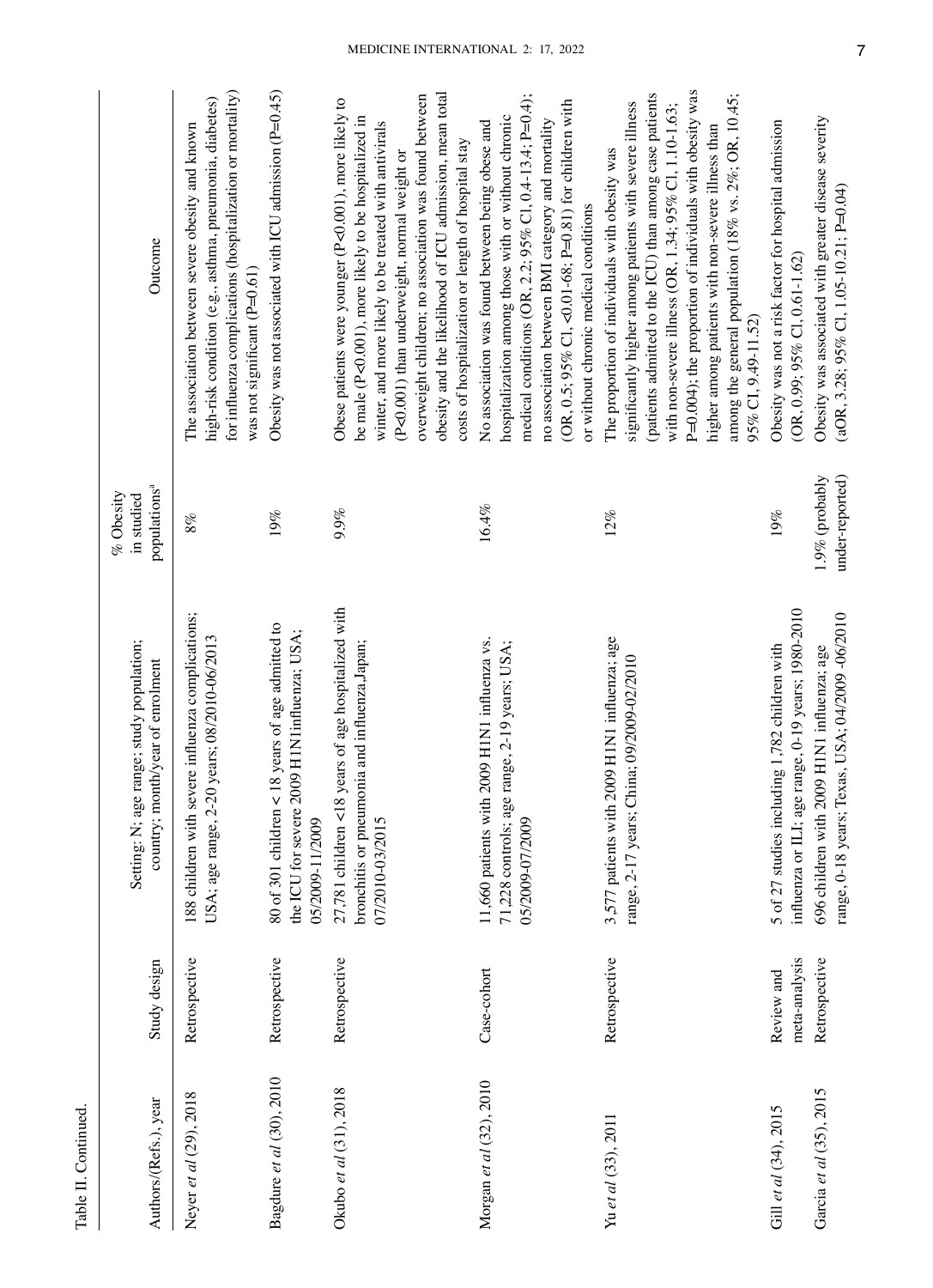| ١<br>ŗ           |
|------------------|
| ֠<br>Ī           |
|                  |
| Ş<br>ź<br>Ť<br>r |

| Authors/(Refs.), year                                     | Study design                | age range; study population;<br>country; month/year of enrolment<br>Setting: N;                                                                                   | populations <sup>a</sup><br>$%$ Obesity<br>in studied | Outcome                                                                                                                                                                                                                                                                                                                                                                                                                                                                                                                                                                                                                                   |
|-----------------------------------------------------------|-----------------------------|-------------------------------------------------------------------------------------------------------------------------------------------------------------------|-------------------------------------------------------|-------------------------------------------------------------------------------------------------------------------------------------------------------------------------------------------------------------------------------------------------------------------------------------------------------------------------------------------------------------------------------------------------------------------------------------------------------------------------------------------------------------------------------------------------------------------------------------------------------------------------------------------|
| Akiyama et al (36), 2011<br>RSV infection                 | Retrospective               | 243 patients with RSV bronchiolitis or pneumonia,<br>age range, 1-6 years; Japan; 01/2000-12/2008                                                                 | $\mathbb{\hat{Z}}$                                    | exhibited a significant negative association with obesity<br>admission (OR, 0.07; 95% Cl, 0.01-0.14; P=0.021) and<br>0.19; 95% Cl, 0.06-0.31; P=0.004), days of fever after<br>ratios (OR, 0.13; 95% Cl, -0.21-0.05; P=0.001); when<br>When the obesity ratio <sup>b</sup> was <6, the days of wheezing<br>P=0.001) exhibited a significant positive association<br>the obesity ratio was >6, the days of wheezing (OR,<br>days of drip infusion (OR, 0.15; 95% Cl, 0.07-0.24;<br>with obesity ratios                                                                                                                                     |
| Pokorska-Śpiewak et al (37), 2015<br><b>HCV</b> Infection | Retrospective               | chronic hepatitis C infection;<br>age range, 7-14.4 years; Poland; 2002-2013<br>42 children with                                                                  | 17%                                                   | associated with the presence of lymphoid aggregates or<br>progression to liver fibrosis (P=0.03); BMI was not<br>BMI z-score was independent positive predictor of<br>steatosis                                                                                                                                                                                                                                                                                                                                                                                                                                                           |
| Delgado-Borrego et al (38), 2010                          | Retrospective               | 123; age range, 4.6-19.8 years; Boston, MA,<br>USA; 06/1993-06/2007                                                                                               | Overweight<br>and obese<br>$(29.3\%)$                 | univariate and multivariate analyses (P=0.04 and P=0.02,<br>treatment had a higher mean (±SE) BMI percentile (70th<br>baseline BMI z-score is associated with a 12% decrease<br>with higher mean $(\pm SE)$ BMI percentiles [72nd $(\pm 5.8)$ ]<br>vs. 58th $(\pm 3.5)$ percentile, P=0.04]; non-responders to<br>The presence of steatosis was significantly associated<br>in the probability of a sustained virological response<br>$\pm$ 7.4) when compared to responders (50th $\pm$ 6.5) in<br>respectively); one standard deviation increase in                                                                                     |
| Zulkipli et al (39), 2018<br>Dengue virus                 | meta-analysis<br>Review and | 15 studies, 7,133 patients; age range, 0-18 years<br>with dengue fever; international; 2000-2016                                                                  | $NA^{\circ}$                                          | 38% higher odds of developing severe dengue infection<br>among obesec children compared to non-obese children<br>(OR, 1.38; 95% CI, 1.10-1.73; P=0.01; $I^2=36.7%$ )                                                                                                                                                                                                                                                                                                                                                                                                                                                                      |
|                                                           |                             | disease; ILI, influenza-like illness; BMI, body mass index; RSV, respiratory syncytial virus; HCV, hepatitis C virus; SE, standard error; NA, data not available. |                                                       | The abstracts of all selected studies were analysed by PK and DIV. <sup>4</sup> Unless specified otherwise; bobesity ratio: [(observed body weight-standard body weight of age and sex)/standard body weight of age<br>and gender x100]; 'certain studies also included overweight and patients with over-nutrition. COVID-19, coronavirus disease 2019; aRR, adjusted risk ratio; CI, confidence interval; NA, not available; RR,<br>risk ratio; OR, odds ratio; MIS-C, multisystem inflammatory syndrome in children; CDC, Centers for Disease Control and Prevention; ICU, intensive care unit; aOR, adjusted odds ratio; KD, Kawasaki |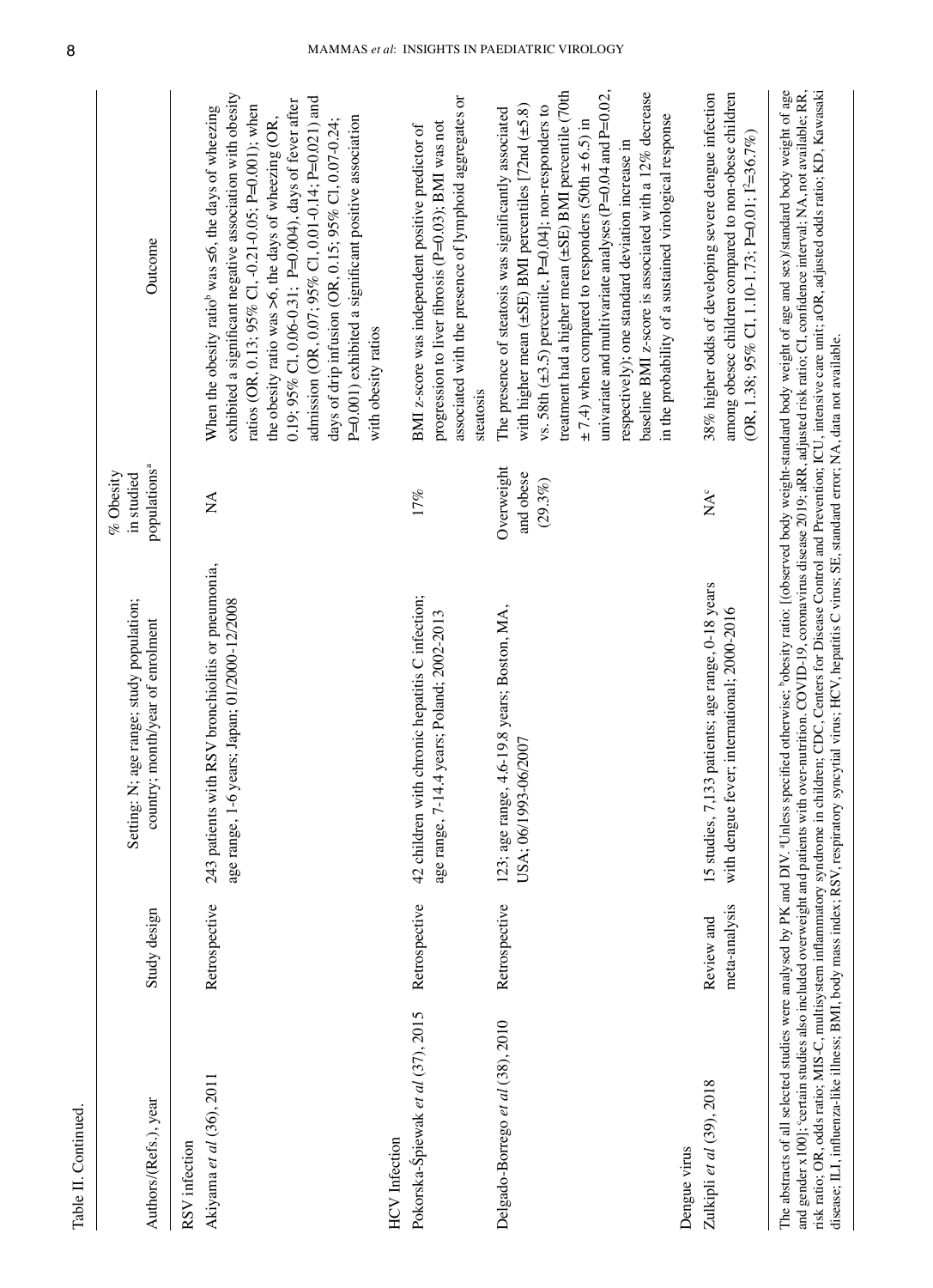AI technology includes machine learning (ML) and deep learning (DL). Through smart devices, it imitates human intelligence and the processing of the human spirit, based on algorithms (51). ML, a subtype of AI, applies mathematical models (statistics) to examples and data and recognizes patterns in the information gathered in order to draw future conclusions, without prior knowledge or specific planning, while DL is the most tangible manifestation of ML, which exploits artificial neural networks and functions, similar to a model of human cognitive function (51,52). AI-based technologies, using patients' personal health data, create cognitive datasets that help clinicians in decision-making and in the planning of personalized care for patients (54). They can aid in the early identification of diseases and epidemics, and predict the mode of transmission and probable outbreaks in different geographical areas. They have been used in the past for the diagnosis of tuberculosis, using the artificial immune recognition system (ARIS), as well as in the diagnosis of malaria, and of the Ebola and Zika viruses; however, they have also contributed to the treatment of previous epidemics of other coronaviruses, such as the one causing SARS in 2003 and the Middle East respiratory syndrome in 2012, using the autoregressive integrated moving average (ARIMA) system. The collaboration of King's College London (London, UK) with Massachusetts General Hospital (Boston, MA, USA) created an AI tool for COVID‑19 symptom tracker on smartphones that among others, recognized the onset of anosmia as an early sign of COVID-19 (58). At the onset of the pandemic on January 22, 2020, Johns Hopkins University (Baltimore, MA, USA), and in particular the Centre for Science and Engineering, published a toolbar (https://www.arcgis. com/apps/dashboards/bda7594740fd40299423467b48e9ecf6) that located, with accuracy, reported cases of COVID-19 in real-time, contributing to the timely identification of new cases, proposing remedial measures (e.g., quarantine) and informing travellers in these areas (59).

Such use of information though, raises ethical, legal and constitutional issues. Currently, it is crucial that researchers, law professionals and technocrats work together to create a secure framework for processing the sensitive personal data of each citizen, so that the progress of technology is not hindered and individual freedom is guaranteed.

#### **5. Conclusions and future perspectives**

The '7th Workshop on Paediatric Virology' not only brought together researchers and clinical scientists from Greece, Canada, South Africa and the UK, but also addressed crucial and relevant issues in the rapidly increasing educational field of paediatric virology. Epidemics and pandemics are not new to humankind, having been documented in ancient cultures, including the ancient Mediterranean era. New technologies, such as next-generation sequencing on DNA extracted from fossils, may provide tools for the retrospective identification of the role of viruses in ancient pandemics. Paediatric obesity, which has been aggravated by the COVID-19 pandemic, poses a critical risk factor, impacting on the development, progression and severity of viral infections. Therefore, weight management in children may prove to be an important preventive measure against viral infections in formulating public health policies and decision-making strategies. During the current COVID-19 pandemic, AI has been used to facilitate the identification, monitoring and prevention of SARS‑CoV‑2. In the future, it will play a fundamental role in surveillance of epidemic-prone infectious diseases, repurposing of older therapies and computer-aided design of new therapeutic agents against viral infections. The current COVID-19 pandemic has highlighted the need for collaboration between different medical specialties as well as between diverse scientific fields, including archaeology, history, epidemiology, nutritional technologies, mathematics, computer technology, engineering, medical law and ethics. This need should definitely be encouraged in modern medical education.

#### **Acknowledgements**

The present review article was published in the context of the '7th Workshop on Paediatric Virology', which was organised virtually by the Institute of Paediatric Virology (IPV; https://paediatricvirology.org), which is located on the island of Euboea in Greece, on December 20, 2021. In the context of the same workshop two more articles on the foundation of paediatric intensive care in Greece written by Papatheodoropoulou *et al* (2) and the potential involvement of viruses in the pathogenesis of neuroblastoma in childhood written by Rovigatti *et al* (60) were published at the *World Academy of Sciences Journal*. The authors would like to thank Professor Anne Greenough, Professor of Neonatology and Clinical Respiratory Physiology at the King's College London (London, UK) and President of the Academic Board of the Institute of Paediatric Virology for her support and valuable comments.

#### **Funding**

No funding was received.

#### **Availability of data and materials**

Not applicable.

#### **Authors' contributions**

All authors (INM, ML, PK, DIV, CK, AP, HK, MT, AK, SBD and DAS) contributed equally to the conception and design of the study, wrote the original draft, edited and critically revised the manuscript. All authors have read and approved the final manuscript. Data authentication is not applicable.

#### **Ethics approval and consent to participate**

Not applicable.

#### **Patient consent for publication**

Not applicable.

#### **Competing interests**

INM, MT and DAS are co-founders of the Institute of Paediatric Virology. ML, PK, DIV, CK, AP, HK, AK and SBD declare that they have no competing interests.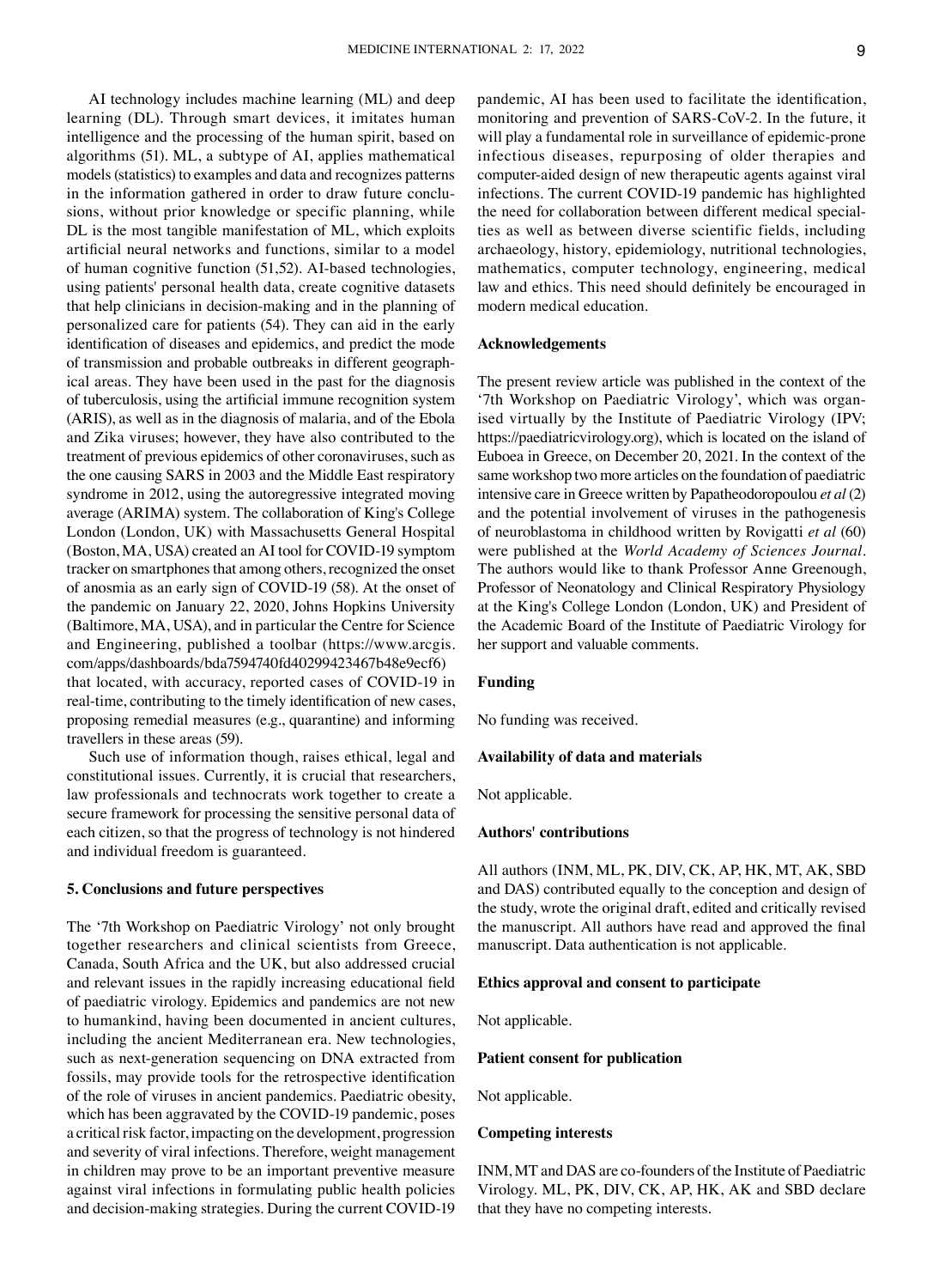#### **References**

- 1. Mammas IN, Greenough A, Theodoridou M and Spandidos DA: The foundation of the Institute of Paediatric Virology on the Island of Euboea, Greece (Review). Exp Ther Med 20: 302, 2020.
- 2. Papatheodoropoulou A, Mammas IN and Spandidos DA: Founding paediatric intensive care in Greece: An interview with Dr John Papadatos, the first paediatric intensivist in Greece at the 'P. & A. Kyriakou' Children's Hospital. World Acad Sci J 4: 11, 2022.
- 3. Mammas IN and Spandidos DA: Paediatric virology in the hippocratic corpus. Exp Ther Med 12: 541-549, 2016.
- 4. Vallance JT: Hippocrates. In: The Oxford Classical Dictionary, revised 3rd edition. Hornblower S and Spawforth A (eds). Oxford University Press, Oxford, pp710-711, 2003.
- 5. Grmek MD: Diseases in the Ancient Greek World, M. Muellner and L. Muellner, translators. The Johns Hopkins University Press, Baltimore, MD, 1989.
- 6. Buikstra JE: A brief history and 21st century challenges. In: Ortner's Identification of Pathological Conditions in Human Skeletal Remains. 3rd edition. Buikstra JE (ed). Academic Press, London, pp11-20, 2019.
- 7. Roberts CA and Buikstra JE: Bacterial infections. In: Ortner's Identification of Pathological Conditions in Human Skeletal Remains. 3rd edition. Buikstra JE (ed). Academic Press, London, pp321-439, 2019.
- 8. Drago L, Romanò CL, Morelli I and Benzakour T: Viral bone infection: A neglected disease? Microorganisms 8: 797, 2020.
- 9. Mays S: How should we diagnose disease in paleopathology? Some epistemological considerations. Int J Paleopathol 20: 12-19, 2018.
- 10. Wagner DM, Klunk J, Harbeck M, Devault A, Waglechner N, Sahl JW, Enk J, Birdsell DN, Kuch M, Lumibao C, *et al*: *Yersinia pestis* and the plague of Justinian 541‑543 AD: A genomic analysis. Lancet Infect Dis 14: 319-326, 2014.
- 11. Stathakopoulos D: Crime and punishment: The plague in the Byzantine empire, 541‑749. In: Plague and the End of Antiquity: The Pandemic of 541-750. Little LK (ed). Cambridge University Press, Cambridge, pp99-118, 2007.
- 12. Nicklisch N, Maixner F, Ganslmeier R, Friederich S, Dresely V, Meller H, Zink A and Alt KW: Rib lesions in skeletons from early neolithic sites in central Germany: On the trail of tuberculosis at the onset of agriculture. Am J Phys Anth 149: 391-404, 2012.
- 13. Crosby AW: Smallpox. In: The Cambridge World History of Human Disease. Kiple KF (ed). Cambridge University Press, Cambridge, pp1008-1013, 1993.<br>14. Littman RJ: The plague of athens: Epidemiology and paleopa-
- 14. Littman RJ: The plague of athens: Epidemiology and paleopa- thology. Mt Sinai J Med 76: 456-467, 2009.
- 15. Papagrigorakis MJ, Yapijakis C, Synodinos PN and Baziotopoulou-Valavani E: DNA Examination of ancient dental pulp incriminates typhoid fever as a probable cause of the Plague of Athens. Int J Infectious Diseases 10: 206‑214, 2006.
- 16. Papagrigorakis MJ, Yapijakis C and Synodinos PN: Typhoid fever epidemic in Ancient Athens. In: Paleomicrobiology: Past Human Infections. Raoult D and Drancourt M (eds). Springer‑Verlag, Berlin, pp161‑173, 2008.
- 17. Salares R: The Ecology of the Ancient Greek World. Duckworth, London, 1991.
- 18. Berner M, Pany‑Kucera D, Doneus N, Sladek V, Gamble M and Eggers S: Challenging definitions and diagnostic approaches for ancient rare diseases: The case of poliomyelitis. Int J Paleopathol 33: 113‑127, 2021.
- 19. Díaz E, Rodríguez A, Martin‑Loeches I, Lorente L, Del Mar Martín M, Pozo JC, Montejo JC, Estella A, Arenzana Á and Rello J; H1N1 SEMICYUC Working Group: Impact of obesity in patients infected with 2009 influenza A(H1N1). Chest 139: 382-386, 2011.
- 20. Green WD and Beck MA: Obesity impairs the adaptive immune response to influenza virus. Ann Am Thorac Soc 14 (Suppl. 5): S406‑S409, 2017.
- 21. Kompaniyets L, Goodman AB, Belay B, Freedman DS, Sucosky MS, Lange SJ, Gundlapalli AV, Boehmer TK and Blanck HM: Body mass index and risk for COVID‑19‑Related hospitalization, intensive care unit admission, invasive mechan-<br>ical ventilation, and death - United States, March-December<br>2020. MMWR Morb Mortal Wkly Rep 70: 355-361, 2021.
- 22. Tsankov BK, Allaire JM, Irvine MA, Lopez AA, Sauvé LJ, Vallance BA and Jacobson K: Severe COVID-19 infection and pediatric comorbidities: A systematic review and meta-analysis. Int J Infect Dis 103: 246‑256, 2021.
- 23. Moreno-Noguez M, Rivas‑Ruiz R, Roy-García IA, Pacheco‑Rosas DO, Moreno‑Espinosa S and Flores‑Pulido AA: Risk factors associated with SARS-CoV-2 pneumonia in the pediatric population. Bol Méd Hosp Infant Méx 78: 251-258, 2021.
- 24. Webb NE and Osburn TS: Characteristics of hospitalized children positive for SARS-CoV-2: Experience of a large center. Hosp Pediatr 11: e133‑e141, 2021.
- 25. Abrams JY, Oster ME, Godfred‑Cato SE, Bryant B, Datta SD, Campbell AP, Leung JW, Tsang CA, Pierce TJ, Kennedy JL, *et al*: Factors linked to severe outcomes in multisystem inflammatory syndrome in children (MIS‑C) in the USA: A retrospective surveillance study. Lancet Child Adolesc Health 5: 323-331, 2021.
- 26. Bautista‑Rodriguez C, Sanchez‑de‑Toledo J, Clark BC, Herberg J, Bajolle F, Randanne PC, Salas‑Mera D, Foldvari S, Chowdhury D, Munoz R, *et al*: Multisystem inflammatory syndrome in children: An international survey. Pediatrics 147: e2020024554, 2021.
- 27. Hoste L, Van Paemel R and Haerynck F: Multisystem inflammatory syndrome in children related to COVID-19: A systematic review. Eur J Pediatr 180: 2019‑2034, 2021.
- 28. Moser JS, Galindo‑Fraga A, Ortiz‑Hernández AA, Gu W, Hunsberger S, Galán-Herrera JF, Guerrero ML, Ruiz-Palacios GM<br>and Beigel JH; La Red ILI 002 Study Group: Underweight, overweight, and obesity as independent risk factors for hospitalization in adults and children from influenza and other respiratory viruses. Influenza Other Respir Viruses 13: 3‑9, 2019.
- 29. Neyer VL, Woo JG and Siegel RM: Severe obesity in children may not pose independent risk for influenza complications. J Pediatr Nurs 42: 21‑24, 2018.
- 30. Bagdure D, Curtis DJ, Dobyns E, Glodé MP and Dominguez SR: Hospitalized children with 2009 pandemic influenza A (H1N1): Comparison to seasonal influenza and risk factors for admission to the ICU. PloS One 5: e15173, 2010.
- 31. Okubo Y, Michihata N, Uda K, Morisaki N, Miyairi I, Matsui H, Fushimi K and Yasunaga H: Dose‑response relationship between weight status and clinical outcomes in pediatric influenza-related respiratory infections. Pediatr Pulmonol 53: 218-223. 2018.
- 32. Morgan OW, Bramley A, Fowlkes A, Freedman DS, Taylor TH, Gargiullo P, Belay B, Jain S, Cox C, Kamimoto L, *et al*: Morbid obesity as a risk factor for hospitalization and death due to 2009 pandemic influenza A(H1N1) disease. PLoS One 5: e9694, 2010.
- 33. Yu H, Feng Z, Uyeki TM, Liao Q, Zhou L, Feng L, Ye M, Xiang N, Huai Y, Yuan Y, *et al*: Risk factors for severe illness with 2009 pandemic influenza A (H1N1) virus infection in China. Clin Infect Dis 52: 457-465, 2011.
- 34. Gill PJ, Ashdown HF, Wang K, Heneghan C, Roberts NW, Harnden A and Mallett S: Identification of children at risk of influenza-related complications in primary and ambulatory care: A systematic review and meta-analysis. Lancet Respir Med 3: 139-149, 2015.<br>35. Garcia MN, Philpott DC, Murray KO, Ontiveros A, Revell PA,
- Chandramohan L and Munoz FM: Clinical predictors of disease severity during the 2009-2010 A(HIN1) influenza virus pandemic in a paediatric population. Epidemiol Infect 143: 2939-2949, 2015.
- 36. Akiyama N, Segawa T, Ida H, Mezawa H, Noya M, Tamez S and Urashima M: Bimodal effects of obesity ratio on disease duration of respiratory syncytial virus infection in children. Allergol Int 60: 305-308, 2011.
- 37. Pokorska‑Śpiewak M, Kowalik‑Mikołajewska B, Aniszewska M, Pluta M, Walewska‑Zielecka B and Marczyńska M: Determinants of liver disease progression in children with chronic hepatitis C virus infection. Pol J Pathol 66: 368‑375, 2015.
- 38. Delgado‑Borrego A, Healey D, Negre B, Christofi M, Sabharwal S, Ludwig DA, Chung RT and Jonas MM: Influence of body mass index on outcome of pediatric chronic hepatitis C virus infection. J Pediatr Gastroenterol Nutr 51: 191‑197, 2010.
- 39. Zulkipli MS, Dahlui M, Jamil N, Peramalah D, Wai HVC, Bulgiba A and Rampal S: The association between obesity and dengue severity among pediatric patients: A systematic review and meta‑analysis. PLoS Negl Trop Dis 12: e0006263, 2018.
- 40. Fang X, Henao‑Mejia J and Henrickson SE: Obesity and immune status in children. Curr Opin Pediatr 32: 805-815, 2020.
- 41. Tagliabue C, Principi N, Giavoli C, Esposito S: Obesity: Impact of infections and response to vaccines. Eur J Clin Microbiol Infect Dis 35: 325-331, 2016.
- 42. Smith M, Honce R and Schultz-Cherry S: Metabolic syndrome and viral pathogenesis:Lessonsfrominfluenza and coronaviruses. J Virol 94: e00665‑20, 2020.